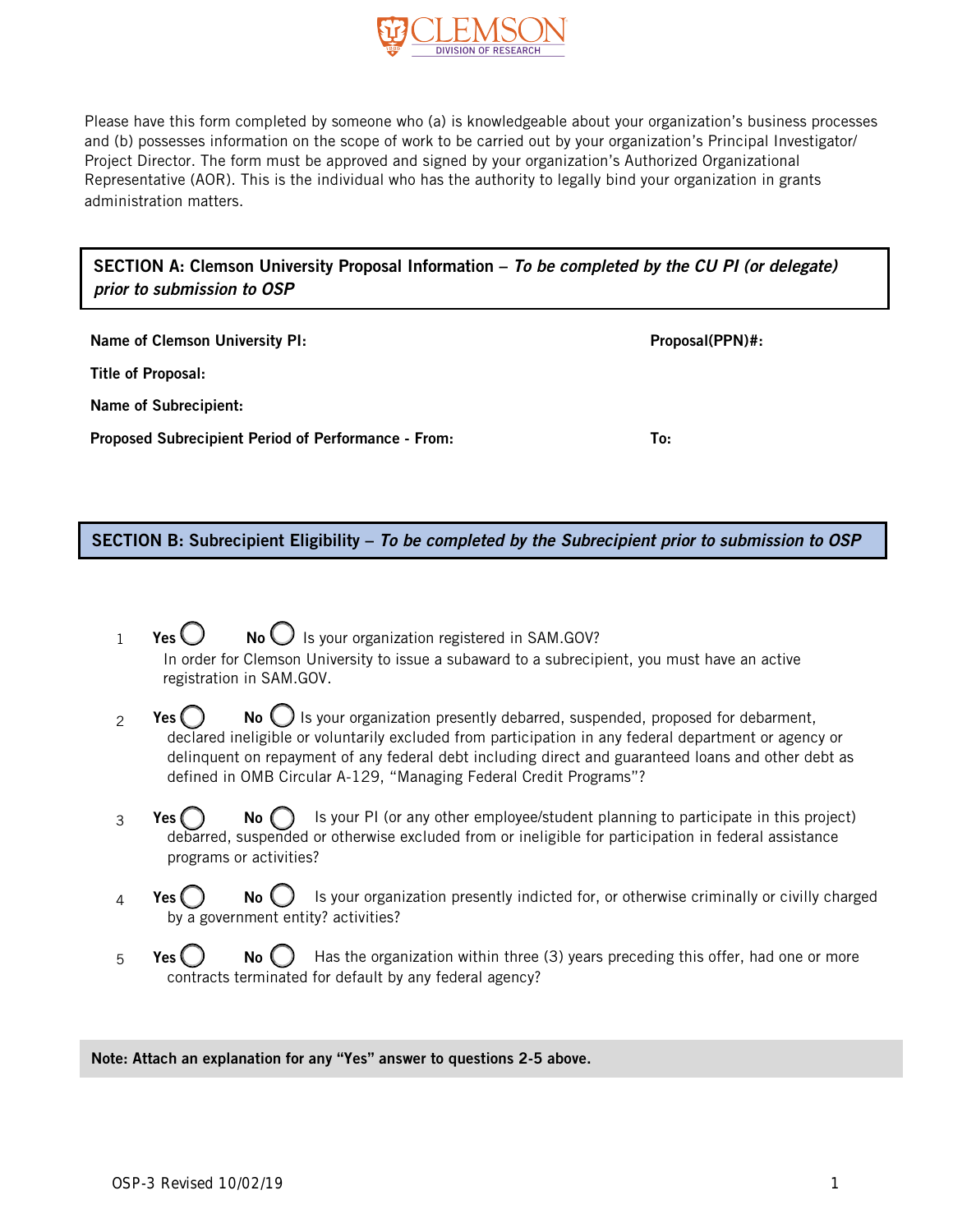

# SECTION C: Subrecipient Information – *To be completed by the Subrecipient prior to submission to OSP.*

Please complete all fields below as any left incomplete will result in a delay with subaward being issued.

| <b>Legal Name:</b>                                                                                                 |  |                                         |                                  |  |  |
|--------------------------------------------------------------------------------------------------------------------|--|-----------------------------------------|----------------------------------|--|--|
| ∣University <u>∏</u><br>Other Non-profit<br>Industry/For-profit<br><b>Other</b><br>Subrecipient Organization Type: |  |                                         |                                  |  |  |
| Name of Subrecipient's Project Director/PI (Required):                                                             |  |                                         |                                  |  |  |
|                                                                                                                    |  |                                         | Phone:                           |  |  |
|                                                                                                                    |  |                                         |                                  |  |  |
|                                                                                                                    |  |                                         |                                  |  |  |
|                                                                                                                    |  | Email:                                  |                                  |  |  |
| <b>Amount of Funding Requested:</b><br><b>Amount of Cost-Sharing Committed:</b>                                    |  | NA:                                     |                                  |  |  |
|                                                                                                                    |  |                                         |                                  |  |  |
|                                                                                                                    |  |                                         |                                  |  |  |
|                                                                                                                    |  |                                         |                                  |  |  |
| Organizations' Address: Include ZIP Code + 4 or other postal code:                                                 |  |                                         | <b>Administrative Contact</b>    |  |  |
|                                                                                                                    |  |                                         |                                  |  |  |
|                                                                                                                    |  |                                         |                                  |  |  |
|                                                                                                                    |  | Name:                                   |                                  |  |  |
|                                                                                                                    |  |                                         |                                  |  |  |
|                                                                                                                    |  |                                         |                                  |  |  |
| Congressional District (if in U.S.):                                                                               |  | Email:                                  |                                  |  |  |
|                                                                                                                    |  |                                         |                                  |  |  |
| Performance Site's Address (if different from above): Include ZIP                                                  |  | <b>Financial Contact</b>                |                                  |  |  |
| Code $+4$ or other postal code:                                                                                    |  | Name:                                   |                                  |  |  |
|                                                                                                                    |  |                                         |                                  |  |  |
|                                                                                                                    |  |                                         | Email:                           |  |  |
| Performance Site's Congressional District (if different from above                                                 |  |                                         |                                  |  |  |
| and in U.S.):                                                                                                      |  |                                         | <b>Payment Remit to Address:</b> |  |  |
|                                                                                                                    |  |                                         |                                  |  |  |
|                                                                                                                    |  |                                         |                                  |  |  |
|                                                                                                                    |  |                                         |                                  |  |  |
| <b>Domestic Organizations:</b>                                                                                     |  | <b>International Organizations:</b>     |                                  |  |  |
|                                                                                                                    |  |                                         |                                  |  |  |
| <b>Federal Employer Identification Number (EIN):</b>                                                               |  |                                         | DUNS #:<br>(Dun & Bradstreet)    |  |  |
|                                                                                                                    |  |                                         |                                  |  |  |
|                                                                                                                    |  |                                         |                                  |  |  |
|                                                                                                                    |  | <b>NAIS Code:</b>                       |                                  |  |  |
| <b>DUNS #:</b>                                                                                                     |  | (North American Industry Classification |                                  |  |  |
| (Dun & Bradstreet)                                                                                                 |  |                                         | System)                          |  |  |
|                                                                                                                    |  |                                         |                                  |  |  |
| <b>CAGE Code:</b>                                                                                                  |  |                                         | (NCAGE) Code:                    |  |  |
| (Commercial and Government Entity)                                                                                 |  |                                         |                                  |  |  |
|                                                                                                                    |  |                                         |                                  |  |  |
|                                                                                                                    |  |                                         |                                  |  |  |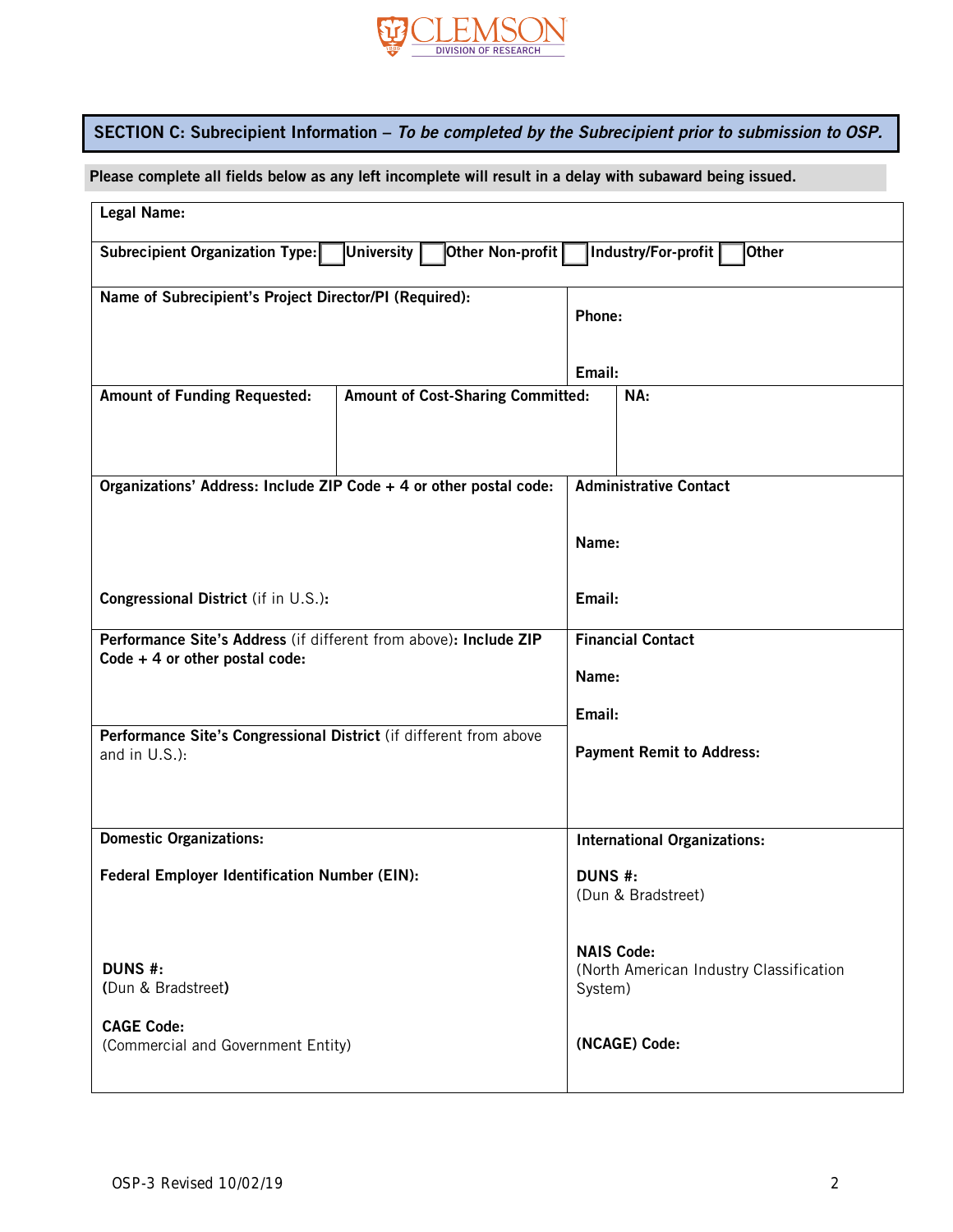

## SECTION D: Certifications – *To be completed by the Subrecipient prior to submission to OSP.*

1. Facilities and Administrative Rates included in this proposal have been calculated based on (check as applicable):

Our federally negotiated F&A rates for this type of work. (Attach a copy of your F&A rate agreement or provide a link.)\*

| ۰.<br>$\sim$ |  |  |
|--------------|--|--|
|              |  |  |

10% MTDC De Minimis F&A rate per 2 CFR 200 (Federal only: See form instructions.)



Not applicable (Subrecipient is not requesting payment of F&A costs.) \*

2. Fringe Benefit Rates included in this proposal have been calculated based on (check as applicable):

Federally negotiated rates. (Attach a copy of your organization's composite employee rate projections or your federally negotiated rate agreement. Alternatively provide a URL link to this information.) \* URL:

Other rates (please attach a description of the basis on which the rates have been calculated)

3. Research Subject Compliance Information (check as applicable):

 $\bigcirc$  Yes  $\bigcirc$  No Are Animal Subjects to be used for this project?

If "Yes", enter IACUC protocol number and approval date:

 $\bigcap$  Yes  $\bigcap$  No Will Human Subjects be involved in the subrecipient's portion of this project? If "Yes," provide your organization's Federal Wide Assurance #:

If "Approved", enter protocol number: and approval date:

 $\bigcap$  Yes  $\bigcap$  No Will Animal Subjects be involved in subrecipient's portion of this project?

- 4. Responsible Conduct of Research (RCR) (for NSF-funded projects only):
	- Yes () No My organization certifies that it has an Institutional Plan to meet NSF's Educational Requirements for the Responsible Conduct of Research, as required under the "America COMPETES Act" PUBLIC LAW 110-69-August 9, 2007.

**Yes**  $\left(\begin{array}{c} \bullet \end{array}\right)$  No My organization certifies that it has a training program in place and will train all undergraduate and graduate students and postdocs in accordance with NSF's RCR requirements.

### 5. Conflict of Interest:

Subrecipient certifies that it has an active and enforced Conflict of Interest Policy that is consistent with the provision of 42 CFR Part 50, Subpart F "Responsibility of Applicants for Promoting Objectivity in Research." Subrecipient also certifies that, to the best of the Subrecipient's knowledge, 1) all financial disclosures have been made related to the activities that may be funded by or through a resulting agreement and required by its conflict of interest policy; and 2) all identified conflicts of interest have or will have been satisfactorily managed, reduced or eliminated in accordance with Subrecipient's conflict of interest policy prior to the expenditures of any funds under any resultant agreement.

Subrecipient does not have an active and/or enforced conflict of interest policy but hereby agrees to establish one as a condition of accepting the award. Subrecipient may refer to the National Institute of Health at this address for the Checklist for Policy Development:

[https://grants.nih.gov/grants/policy/coi/checklist\\_policy\\_dev\\_20120412.pdf](https://grants.nih.gov/grants/policy/coi/checklist_policy_dev_20120412.pdf)

### 6. Lobbying (for U.S. federal projects only):

 $\bigcap$  Yes  $\bigcap$  No My organization certifies that no payments have been paid or will be paid to any person for influencing or attempting to influence an officer or employee of any agency, a Member of Congress, an officer or employee of Congress, or an employee of a Member of Congress in connection with this proposed project. (If "No," attach explanation. \*